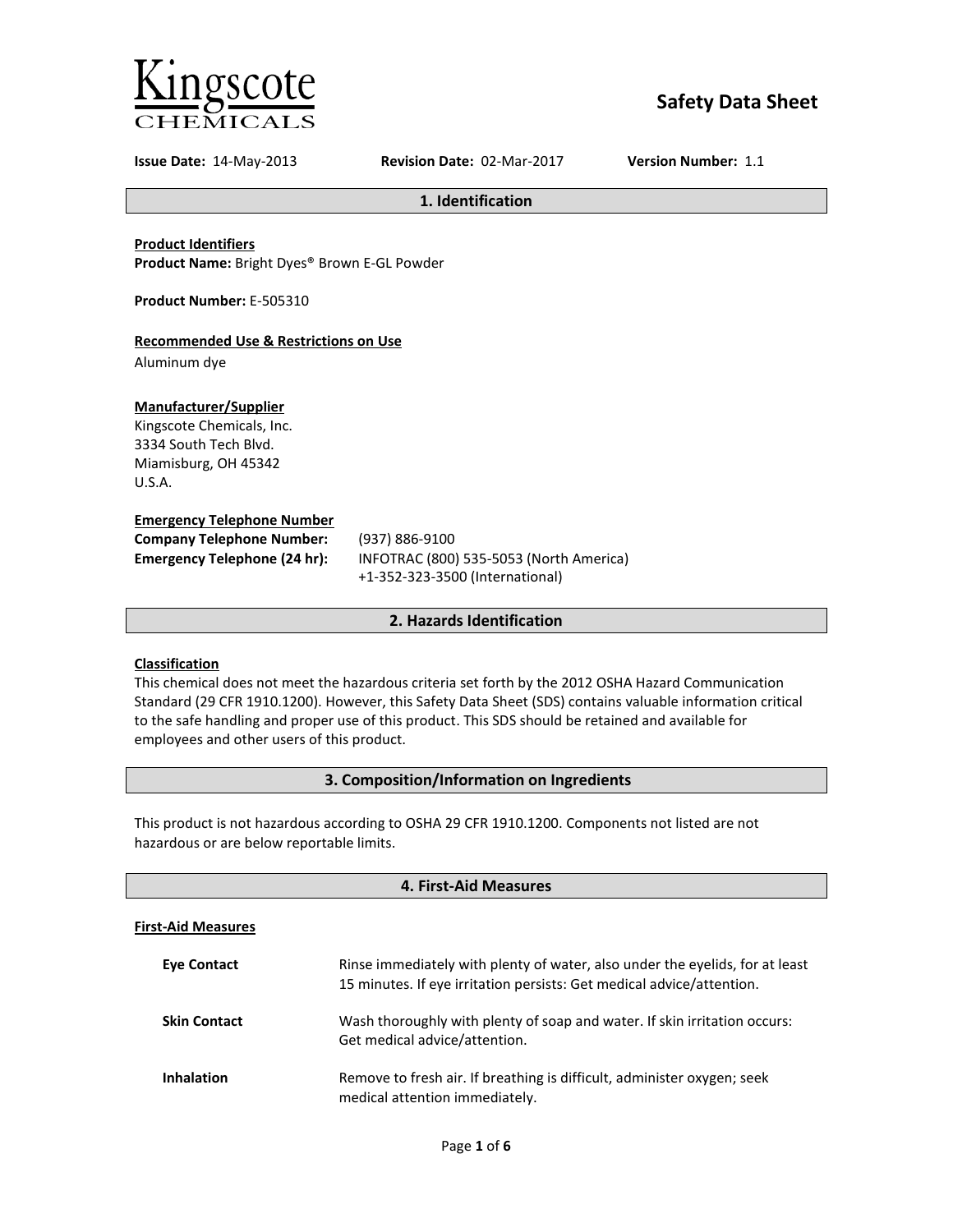**Ingestion** Rinse mouth. DO NOT induce vomiting. Drink plenty of water. Never give anything by mouth to an unconscious person. Get medical attention if large quantities were ingested or if nausea occurs.

#### **Most Important Symptoms and Effects**

**Symptoms** Will cause staining of the skin on contact. May cause eye irritation. Inhalation of dust may cause respiratory irritation. Ingestion may cause urine to be a red-brown color until the dye has been washed through the system.

#### **Indication of Any Immediate Medical Attention and Special Treatment Needed**

**Notes to Physician** Treat symptomatically.

#### **5. Fire-Fighting Measures**

#### **Suitable Extinguishing Media**

Water spray (fog). Carbon dioxide (CO2). Dry chemical.

#### **Unsuitable Extinguishing Media**

Not determined

### **Specific Hazards Arising from the Chemical**

Remote possibility of dust explosion. Burning may produce oxides of carbon and nitrogen (NOx).

#### **Protective Equipment and Precautions for Firefighters**

Wear self-contained breathing apparatus pressure-demand, MSHA/NIOSH (approved or equivalent) and full protective gear.

#### **6. Accidental Release Measures**

#### **Personal Precautions, Protective Equipment and Emergency Procedures**

| <b>Personal Precautions</b>                                 | Use personal protective equipment as recommended in Section 8.                                                    |  |
|-------------------------------------------------------------|-------------------------------------------------------------------------------------------------------------------|--|
| <b>Environmental Precautions</b>                            | Prevent from entering into soil, ditches, sewers, waterways and/or<br>groundwater. See Section 12 and Section 13. |  |
| <b>Methods and Material for Containment and Cleaning Up</b> |                                                                                                                   |  |

| <b>Methods for Containment</b> | Prevent further leakage or spillage if safe to do so.                                 |
|--------------------------------|---------------------------------------------------------------------------------------|
| <b>Methods for Cleaning Up</b> | Sweep up and collect into suitable containers for disposal. Flush area<br>with water. |

#### **7. Handling and Storage**

# **Precautions for Safe Handling**

| <b>Advice on Safe Handling</b> | Handle in accordance with good industrial hygiene and safety practices. |  |
|--------------------------------|-------------------------------------------------------------------------|--|
|                                | Use personal protection recommended in Section 8. Avoid contact with    |  |
|                                | skin, eyes, or clothing. Avoid breathing dusts. Contaminated clothing   |  |
|                                | should not be allowed out of the workplace.                             |  |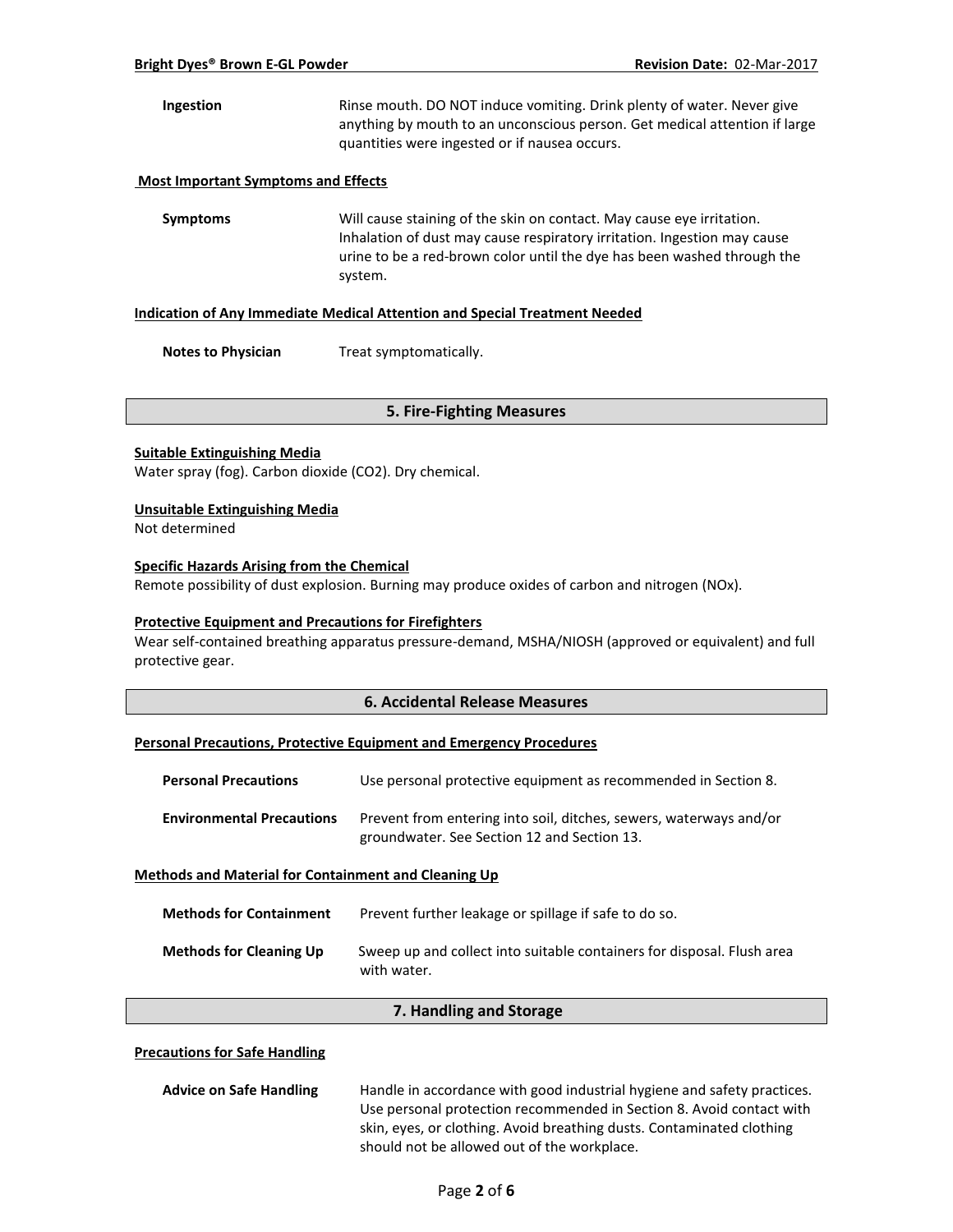# **Conditions for Safe Storage, Including Incompatibilities**

| <b>Storage Conditions</b>     | Keep container tightly closed and store in a cool, dry, and well-<br>ventilated area. Store away from heat, sparks, open flame or any other<br>ignition source. |
|-------------------------------|-----------------------------------------------------------------------------------------------------------------------------------------------------------------|
| <b>Incompatible Materials</b> | None known based on information supplied.                                                                                                                       |

# **8. Exposure Controls / Personal Protection**

#### **Exposure Guidelines**

This product, as supplied, does not contain any hazardous materials with occupational exposure limits established by the region specific regulatory bodies.

#### **Engineering Controls**

Ensure adequate ventilation, especially in confined areas. Eyewash stations. Showers.

#### **Individual Protection Measures, Such as Personal Protective Equipment:**

| <b>Eve/Face Protection</b>        | Avoid contact with eyes.                                                |
|-----------------------------------|-------------------------------------------------------------------------|
| <b>Skin &amp; Body Protection</b> | Rubber gloves. Suitable protective clothing.                            |
| <b>Respiratory Protection</b>     | Use NIOSH-approved dust mask if dusty conditions exist.                 |
| <b>Hygiene Measures</b>           | Handle in accordance with good industrial hygiene and safety practices. |

# **9. Physical and Chemical Properties**

# **Information on Basic Physical and Chemical Properties**

| mionination on basic rinysical and chemical ribberties |                           |                       |                |
|--------------------------------------------------------|---------------------------|-----------------------|----------------|
| <b>Physical State</b>                                  | Solid                     | Odor                  | None apparent  |
| Appearance                                             | Black powder              | <b>Odor Threshold</b> | Not determined |
| Color                                                  | <b>Black</b>              |                       |                |
| <b>Property</b>                                        | <b>Values</b>             |                       |                |
| pH                                                     | $8.5 - 9.5$ (1% solution) |                       |                |
| <b>Melting/Freezing Point</b>                          | Not applicable            |                       |                |
| <b>Boiling Point/Range</b>                             | Not applicable            |                       |                |
| <b>Flash Point</b>                                     | Not applicable            |                       |                |
| <b>Evaporation Rate</b>                                | Not applicable            |                       |                |
| Flammability (solid, gas)                              | Non-flammable             |                       |                |
| <b>Upper Flammability Limits</b>                       | Not applicable            |                       |                |
| <b>Lower Flammability Limits</b>                       | Not applicable            |                       |                |
| <b>Vapor Pressure</b>                                  | Not applicable            |                       |                |
| <b>Vapor Density</b>                                   | Not applicable            |                       |                |
| <b>Relative Density</b>                                | Not applicable            |                       |                |
| <b>Specific Gravity</b>                                | Not applicable            |                       |                |
| Solubility                                             | Soluble in water          |                       |                |
| <b>Partition Coefficient</b>                           | Not determined            |                       |                |
| <b>Auto-ignition Temperature</b>                       | Not determined            |                       |                |
| <b>Decomposition Temperature</b>                       | Not determined            |                       |                |
| <b>Viscosity</b>                                       | Not determined            |                       |                |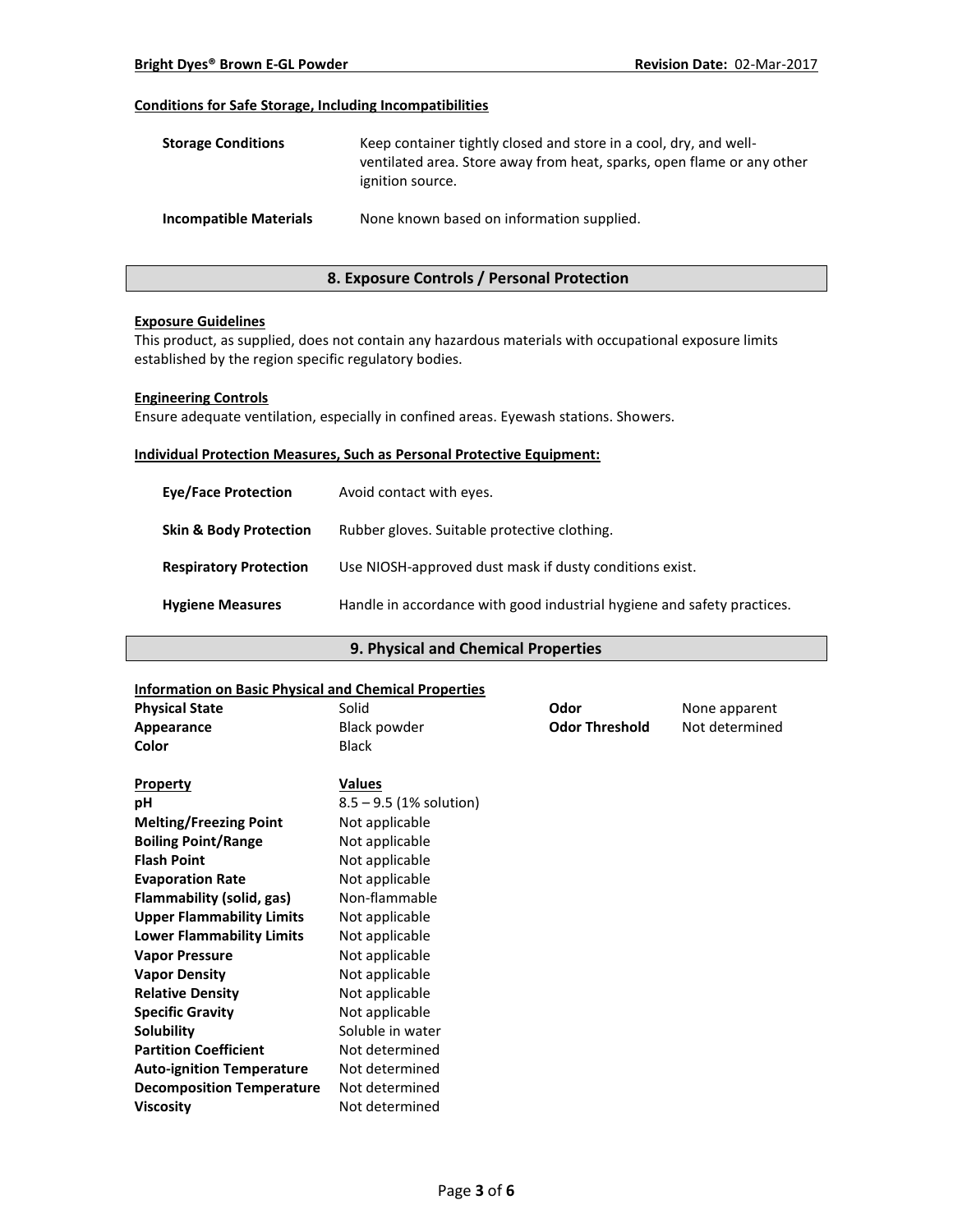# **10. Stability and Reactivity**

# **Reactivity**

Not reactive under normal conditions.

# **Chemical Stability**

Stable under recommended storage conditions.

#### **Possibility of Hazardous Reactions**

None under normal processing.

#### **Conditions to Avoid**

Keep out of reach of children.

#### **Incompatible Materials**

None known based on information supplied.

#### **Hazardous Decomposition Products**

Oxides of carbon and nitrogen (NOx).

# **11: Toxicological Information**

#### **Information on Likely Routes of Exposure**

| <b>Inhalation</b>   | Avoid inhalation of dust.            |
|---------------------|--------------------------------------|
| Ingestion           | Do not ingest.                       |
| <b>Skin Contact</b> | May cause an allergic skin reaction. |
| <b>Eye Contact</b>  | Avoid contact with eyes.             |

# **Delayed, Immediate, and Chronic Effects from Short- and Long-Term Exposure**

May cause an allergic skin reaction.

# **Numerical Measures of Toxicity**

Not determined

# **Symptoms Associated with Exposure**

See Section 4 of this SDS for symptoms.

# **Carcinogenicity**

| <b>NTP</b>  | None |
|-------------|------|
| <b>IARC</b> | None |
| <b>OSHA</b> | None |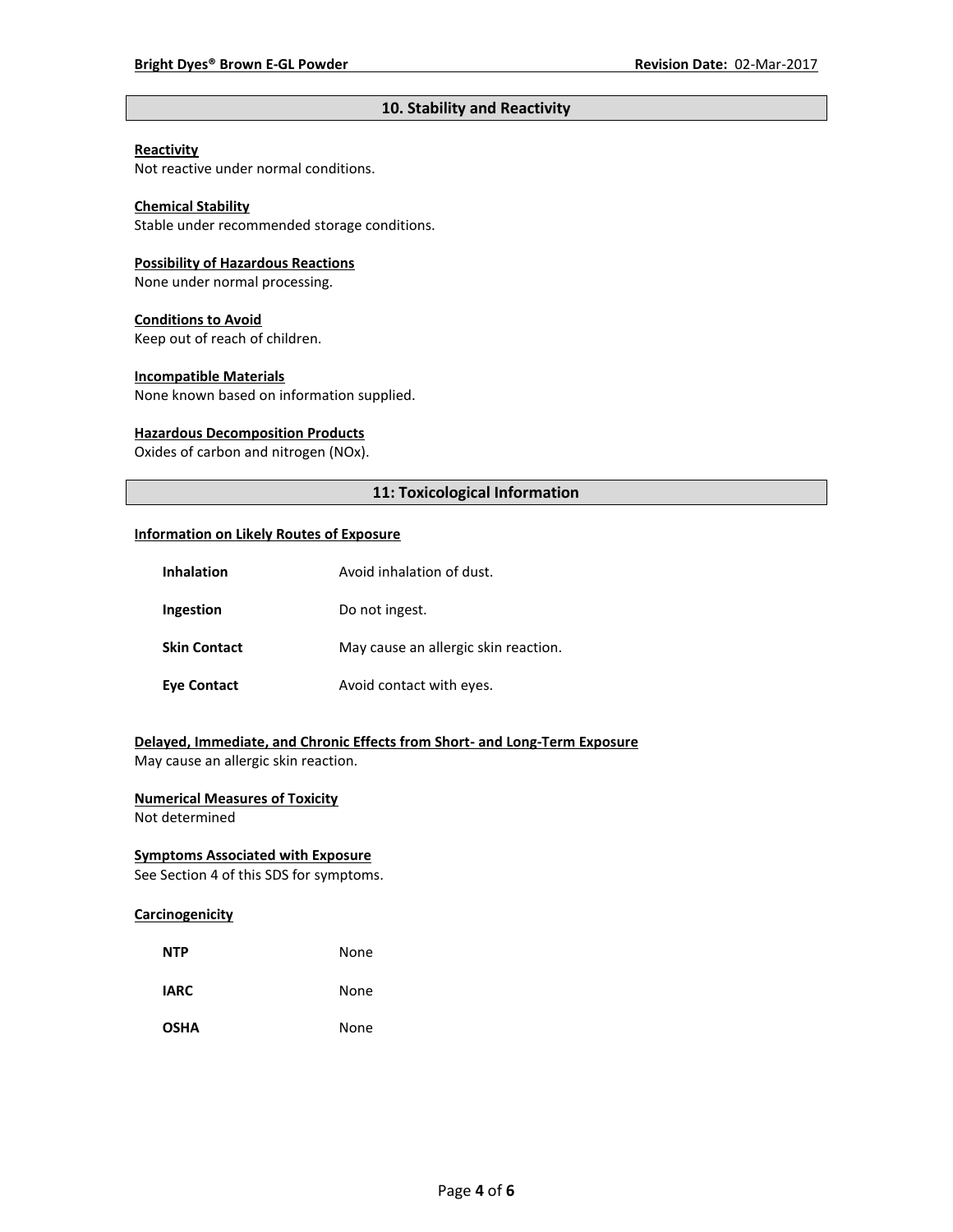#### **12. Ecological Information**

#### **Ecotoxicity**

This product is not classified as environmentally hazardous. However, this does not exclude the possibility that large or frequent spills can have a harmful or damaging effect on the environment.

#### **Component Information**

Not available

# **Persistence/Degradability**

Not determined

#### **Bioaccumulation**

Not determined

#### **Mobility**

Not determined

#### **Other Adverse Effects**

Not determined

#### **13. Disposal Considerations**

#### **Waste Disposal Methods**

Dispose of in accordance with federal, state, and local regulations.

#### **Contaminated Packaging**

Do not re-use empty containers.Dispose of containers in accordance with federal, state, and local regulations.

### **14. Transport Information**

#### **Note**

See current shipping paper for most up-to-date shipping information, including exemptions and special circumstances.

| DOT         | Not regulated |
|-------------|---------------|
| IATA        | Not regulated |
| <b>OMDG</b> | Not regulated |

#### **15: Regulatory Information**

#### **International Inventories**

Not determined

#### **U.S. Federal Regulations**

**CERCLA** This material, as supplied, does not contain any substances regulated as hazardous substances under the Comprehensive Environmental Response Compensation and Liability Act (CERCLA) (40 CFR 302) or the Superfund Amendments and Reauthorization Act (SARA) (40 CFR 355).